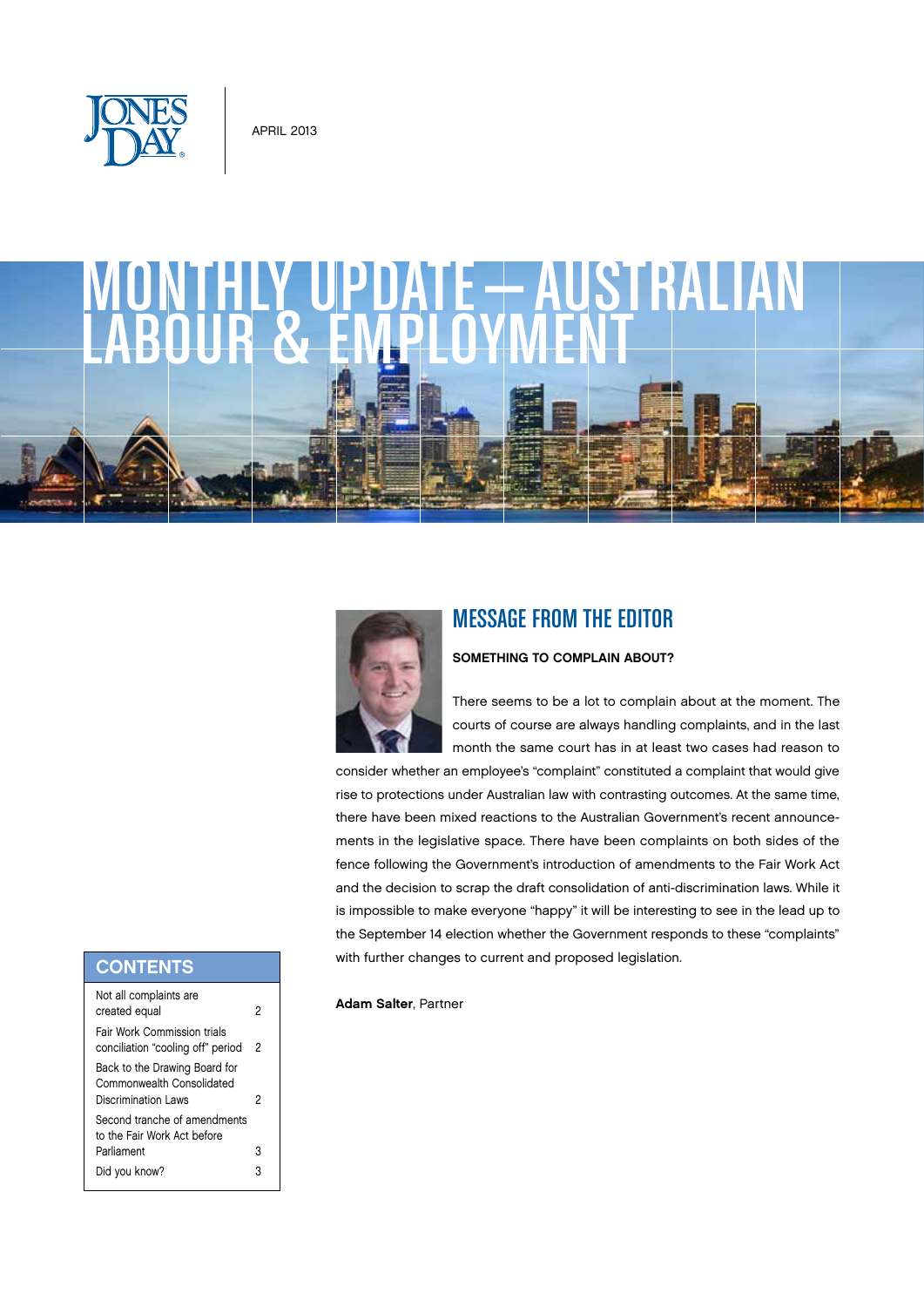## <span id="page-1-0"></span>Hot off the bench—Decisions of Interest from the Australian Courts

#### $\blacksquare$  NOT ALL COMPLAINTS ARE CREATED EQUAL

A court has determined that an employee had a workplace right under the Fair Work Act 2009 (Cth) ("Act") to make a complaint entitling the employee to proceed with her general protections claim. The employee alleged that her former employer engaged in adverse action by terminating her employment because she exercised a workplace right. The employer was unsuccessful in its application to have the claim thrown out by the court which found that the employee had a workplace right to claim about not being paid correctly. The court was satisfied that the employee had a workplace right because she was entitled to a benefit (being full pay) and was "able to" make a complaint about not being paid in full. The decision does not resolve the employee's adverse action claim, rather it clarifies that the employee has jurisdiction to make her claim if it proceeds. Devonshire v Magellan Powertronics Pty Ltd (2013) FMCA 207

In a separate decision, the same court has rejected an employee's adverse action claim, finding that the employee's complaints about management did not constitute a workplace right covered by the general protections provisions in the Act. The decision of Federal Magistrate Burnett (now Justice Burnett) is reported as being the first time a court has considered the proper construction of section 341(1)(c) of the Fair Work Act 2009 (Cth), which protects an employee's right to make complaints or inquiries "in relation to" his or her employment.

The employee was unsuccessful in his six-figure claim for damages, alleging his former employer took adverse action against him by terminating his employment because he had made complaints or inquires about his employment. Rather, the former employer defended its decision to terminate the employee because of a history of "mild insubordination" and a "long standing clash of personalities". Accordingly, the employee's "complaints or inquiries" were found to have arisen from the employee's discontent with his employer's management approach and was not sufficiently connected to his employment governed by a contractual or statutory framework to fall within the ambit of the general protections provisions in the Act. Harrison v In Control Pty Ltd (2013) FMCA 149

Key takeaway: Given the uncertainty that has surrounded the operation of section 341(1)(c) of the Fair Work Act 2009 (Cth), the decision of Justice Burnett should be welcomed by all employers, both large and small. By applying a narrow cumulative construction to the workplace right found in the two limbs of section 341(1)(c), employers should be more confident about making legitimate management decisions in the ordinary course of business with less fear of a disgruntled employee bringing an adverse action claim against them founded on a difference of opinion about a management decision or a clash of personalities.

# New and noteworthy—Identifying Key Developments in Australian Labour **REGULATION**

#### $\blacksquare$  FAIR WORK COMMISSION TRIALS CONCILIATION "cooling off" period

Following a trial last year, Australia's national workplace relations tribunal is offering parties conciliating unfair dismissal claims a "cooling off" period of three business days to give unrepresented parties a chance to seek advice about the proposed settlement. The effect of the new cooling off period is that a party can decide to withdraw from a settlement reached at a conciliation conference by notifying the Fair Work Commission during the cooling off period of three business days following the conciliation conference. However, the cooling off period can be waived by the parties at their request.

FYI: A conciliation conference is an informal, private and generally confidential process where a member of the Fair Work Commission assists the parties to resolve an unfair dismissal application by agreement. It is a preliminary step intended to encourage resolution of the unfair dismissal claim before the application is considered and determined formally through a conference or hearing.

#### $\blacksquare$  BACK TO THE DRAWING BOARD FOR COMMONWEALTH Consolidated Discrimination Laws

We previously reported in our December 2012 Update that the Australian Government had been working to consolidate existing discrimination laws and had released an Exposure Draft for public comment. Recently, the Attorney-General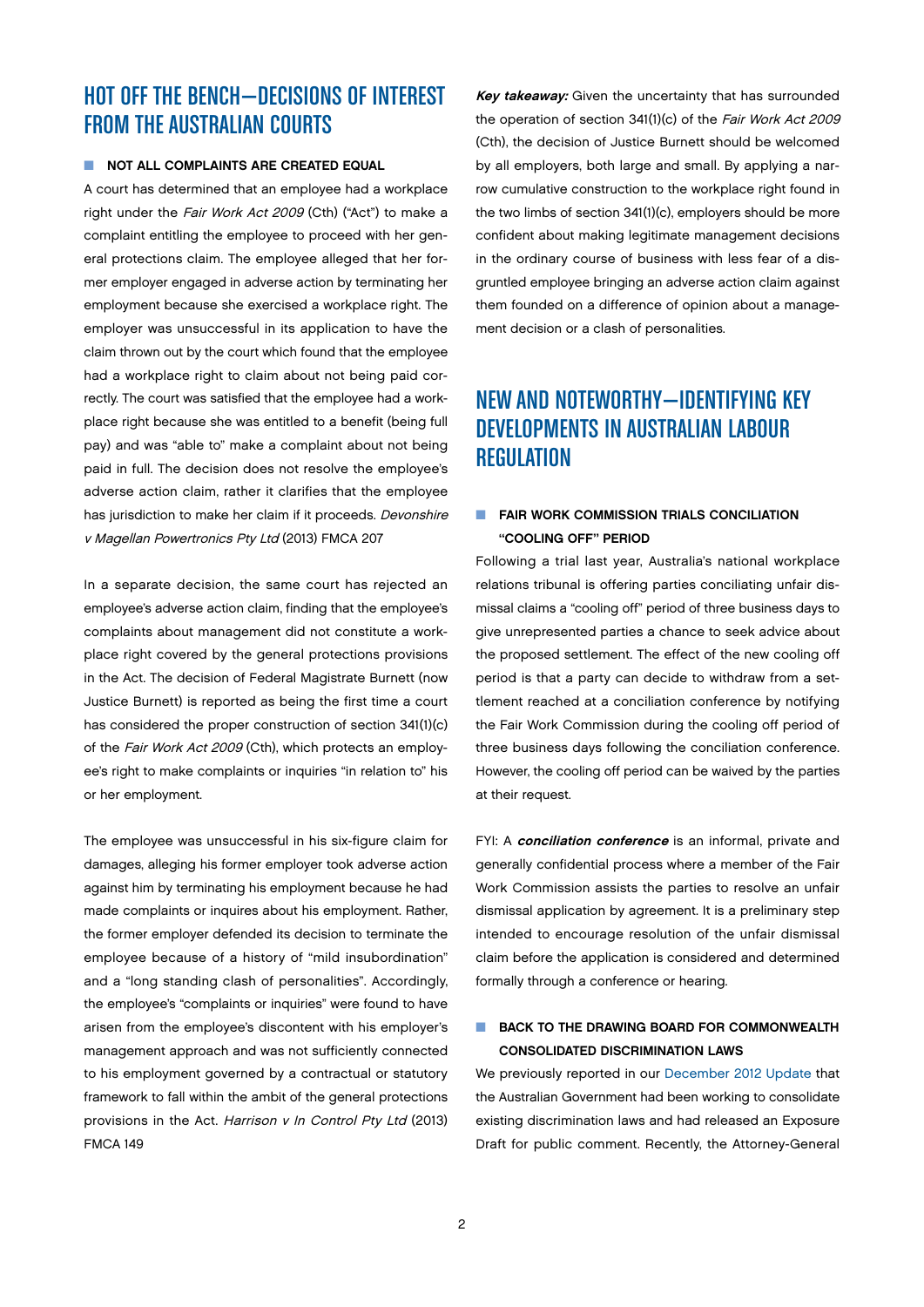<span id="page-2-0"></span>confirmed the Australian Government was not proceeding with the Exposure Draft (which was launched by his predecessor) and will instead continue to work on consolidating Australia's anti-discrimination laws.

Since this announcement, the Australian Government has introduced draft legislation to amend the Sex Discrimination Act 1984 (Cth) to extend the current discrimination laws to cover sexual orientation, gender identify and intersex status. If the Sex Discrimination Amendment (Sexual Orientation, Gender Identify and Intersex Status) Bill 2013 (Cth) is passed in its current form, it will provide new protections against discrimination and is intended to provide protection against discrimination for same-sex de facto couples.

# IN THE PIPELINE—AUSTRALIAN FEDERAL **ELECTION POLICY UPDATE**

#### $\blacksquare$  SECOND TRANCHE OF AMENDMENTS TO THE FAIR Work Act before Parliament

As foreshadowed in our March Update, the Government has introduced its "second tranche" of proposed amendments to the Fair Work Act 2009 (Cth). The draft legislation was introduced into the Australian Parliament on 21 March 2013 and broadly the changes include introducing "family friendly" measures, new bullying protections, expanding right of entry, protecting penalty rates and introducing new consultation obligations regarding changes to hours or rosters.

Already we have seen some major employers and employer groups (most notably including BHP Billiton) speak out about their dissatisfaction with the proposed changes, citing concerns about the impact of productivity and the broader economy.

#### DID YOU KNOW?

The Federal Magistrates Court has changed its name and is now called Federal Circuit Court of Australia. Along with the new name, Federal Magistrates will now be referred to as Judges and the title of the Chief Federal Magistrate has changed to "Chief Judge".

## **OUESTIONS**

If you have any questions arising out of the contents of this Update, please do not hesitate to contact Adam Salter. Partner, or Lisa Franzini, Associate.

Adam can be contacted by email at [asalter@jonesday.com](mailto:asalter%40jonesday.com?subject=Monthly%20Update%20-%20Australian%20Labour%20%26%20Employment%20Question) or by phone on +612 8272 0514.

Lisa can be contacted by email at [lfranzini@jonesday.com](mailto:lfranzini%40jonesday.com?subject=Monthly%20Update%20-%20Australian%20Labour%20%26%20Employment%20Question) or by phone on +612 8272 0704.

## UNSUBSCRIBE?

If you no longer wish to receive the Monthly Update-Australian Labour & Employment, please send an email to [asalter@jonesday.com](mailto:asalter%40jonesday.com?subject=Unsubscribe) with the subject UNSUBSCRIBE.